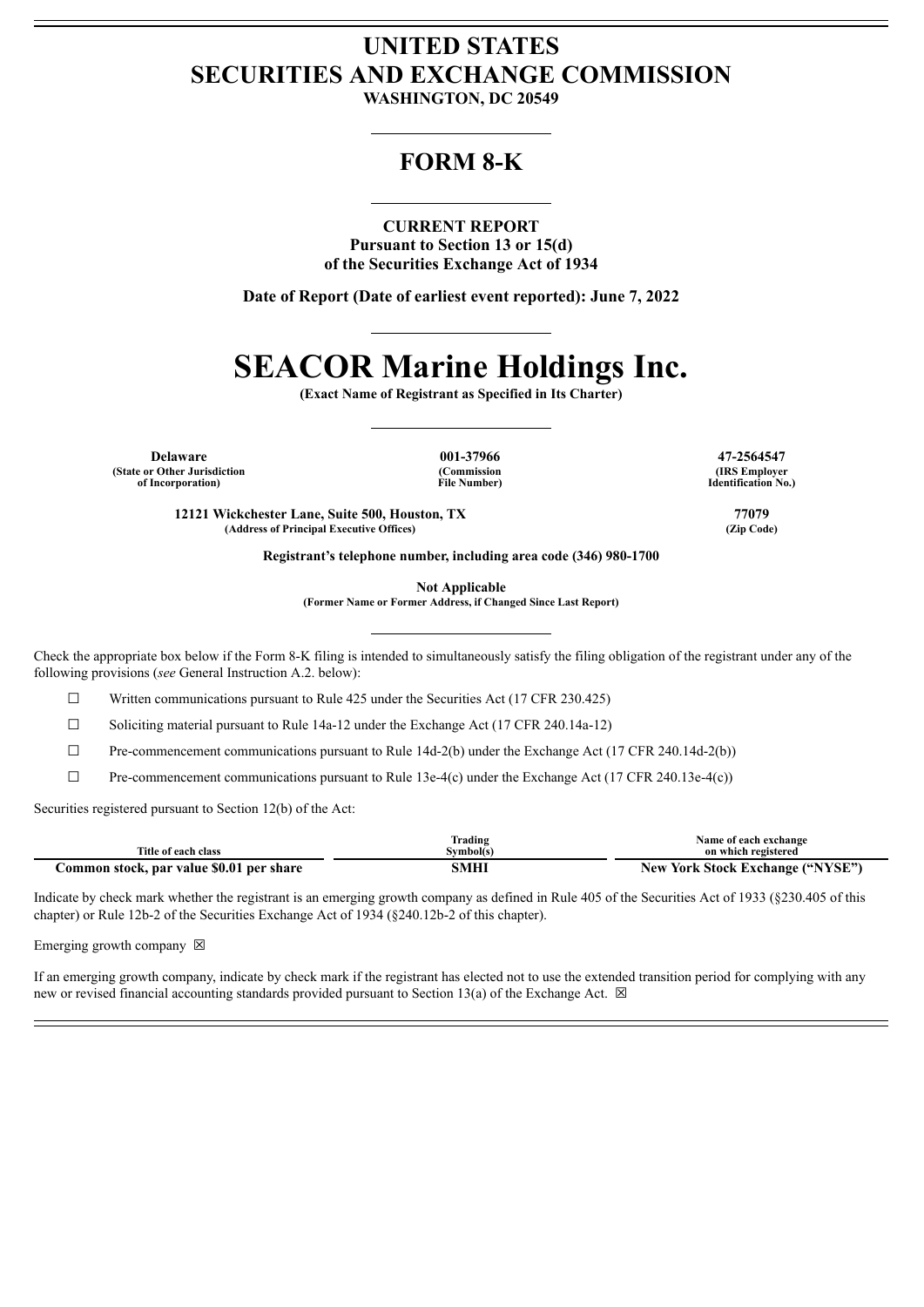#### **Item 5.07. Submission of Matters to a Vote of Security Holders**

At the 2022 Annual Meeting of Stockholders of SEACOR Marine Holdings Inc. (the "Company"), held on June 7, 2022, the Company's stockholders voted on proposals to: (i) elect directors to the board of directors of the Company (the "Board"), (ii) approve the SEACOR Marine Holdings Inc. 2022 Equity Incentive Plan, and (iii) ratify the appointment of Grant Thornton LLP as the Company's independent registered public accounting firm for the fiscal year ending December 31, 2022.

All nominees for election to the Board were elected for a term that will continue until the next annual meeting of stockholders or until the director's successor has been duly elected and qualified (or the director's earlier resignation, death or removal). The Company's stockholders also (i) approved the SEACOR Marine Holdings Inc. 2022 Equity Incentive Plan, and (ii) ratified the appointment of Grant Thornton LLP as the Company's independent registered public accounting firm for the fiscal year ending December 31, 2022.

The number of votes cast for, withheld or against and the number of abstentions and broker non-votes with respect to each proposal, as applicable, is set forth below. The Company's independent inspector of election reported the final vote of the stockholders as follows:

#### **Proposal No. 1 – Election of Directors**

| <b>Director Name</b> | <b>Votes For</b> | <b>Votes Withheld</b> | <b>Broker Non-Votes</b> |
|----------------------|------------------|-----------------------|-------------------------|
| Andrew R. Morse      | 17, 163, 379     | 1.466.865             | 3.949.470               |
| John Gellert         | 18.441.400       | 188.844               | 3.949.470               |
| R. Christopher Regan | 17.173.479       | 1.456.765             | 3.949.470               |
| Julie Persily        | 17.164.584       | 1.465.660             | 3.949.470               |
| Alfredo Miguel Bejos | 17,242,529       | 1,387,715             | 3.949.470               |

#### **Proposal No. 2 – Approval of the SEACOR Marine Holdings Inc. 2022 Equity Incentive Plan**

| <b>Votes For</b>   | <b>Votes Against</b> | Abstain          | <b>Broker Non-Votes</b> |
|--------------------|----------------------|------------------|-------------------------|
| A2A<br>Q72<br>10.9 | .652.061             | 759<br>ر ر ۱ . ۱ | .949.470                |

#### Proposal No. 3 - Ratification of Grant Thornton LLP as the Company's Independent Registered Public Accounting Firm for the Fiscal Year **Ending December 31, 2022**

| $\mathbf{H}$<br>Votes For | Against<br>Votes<br>. | `bstain<br>. | <b>Non-Votes</b><br>Broker<br>. |
|---------------------------|-----------------------|--------------|---------------------------------|
| nhh<br>--                 |                       | $^{\circ}$   |                                 |